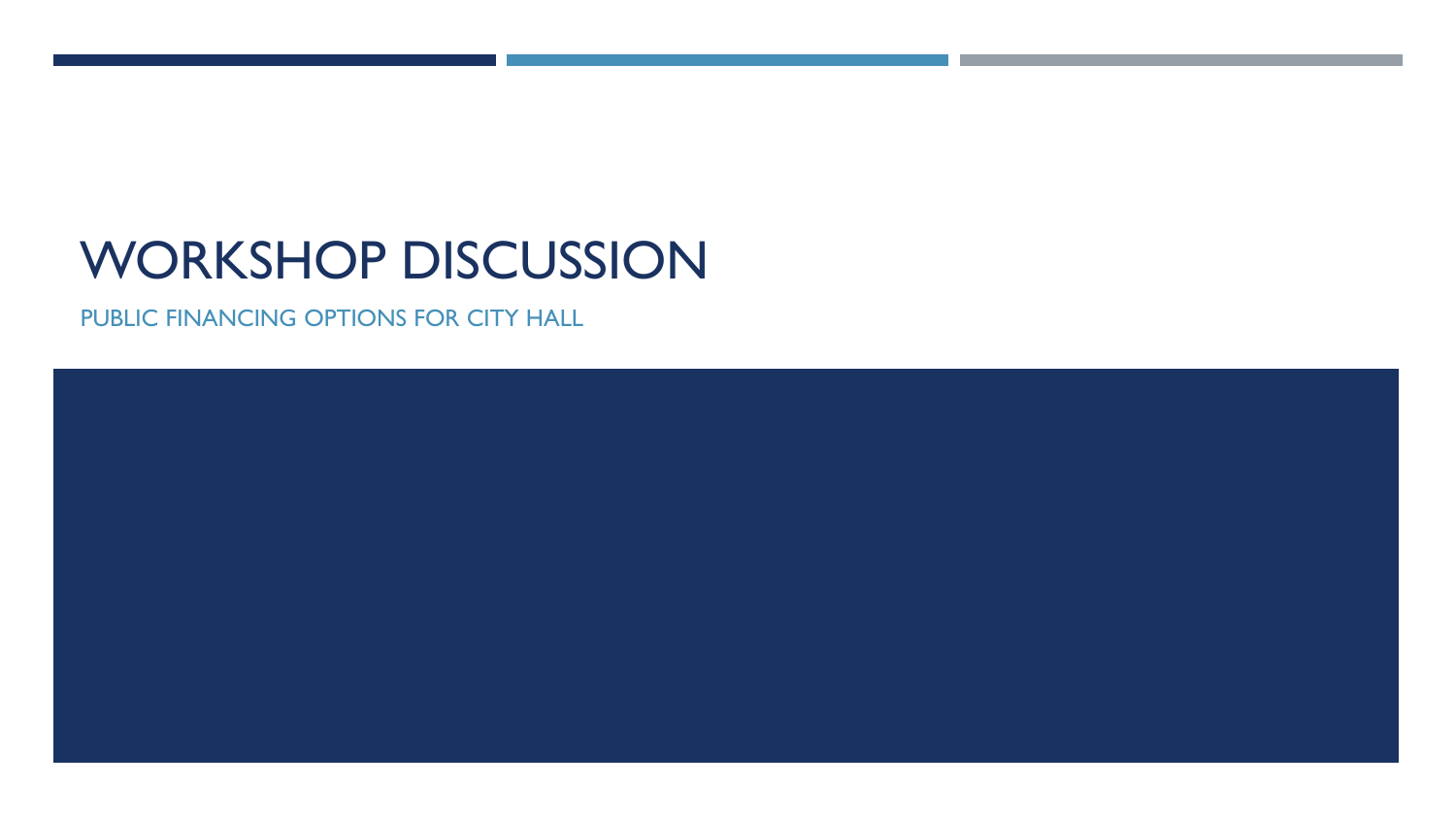# MEETING OBJECTIVES

- Direction on debt tolerance so I can start to put together a budget proposal that works.
- **Input on guiding principles for taking out debt.**
- **Other guard rails to consider.**
- **Other policy issues that come to mind that we** should discuss in future meetings.
- **Other funding sources to consider.**

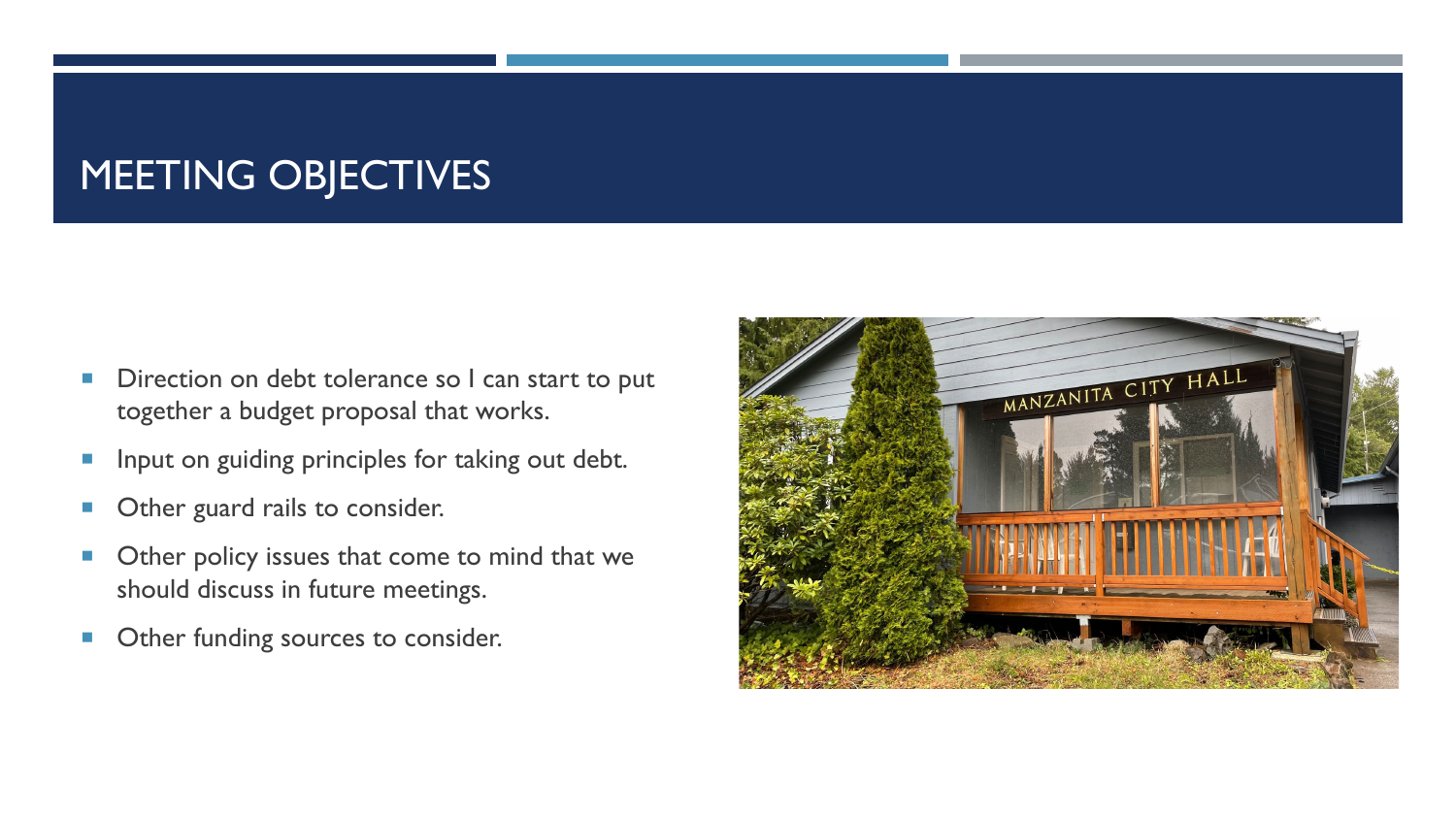## DEBT IS ONLY PART OF THE EQUATION

- **Existing funds (City Hall Expansion Fund)**
- **Proceeds from Old City Hall**
- **Interest Earned**
- Grants?
- **Incentives?**
- **Fundraising?**
- **D** Other?

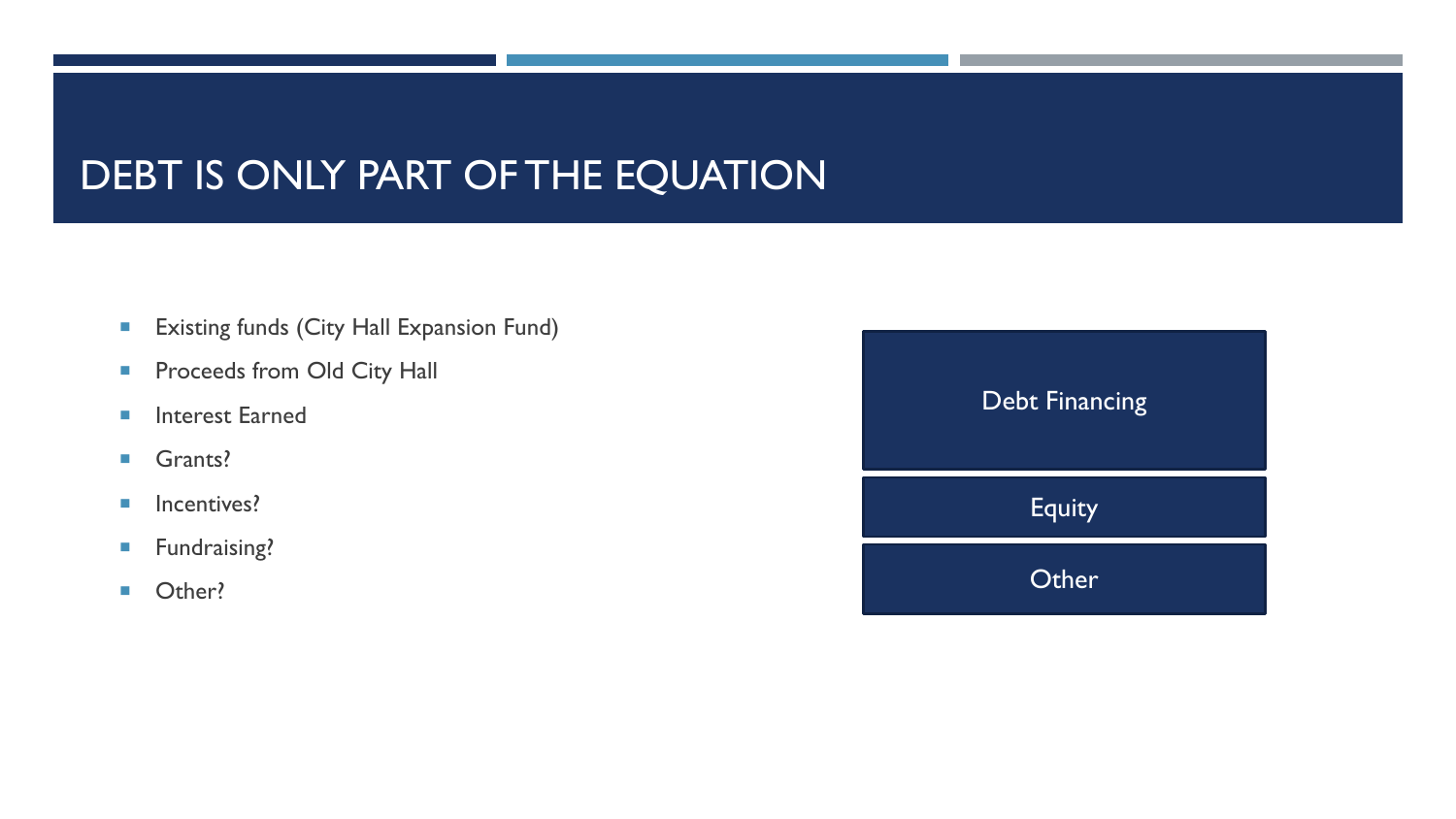#### GUIDING PRINCIPLES

- We can "pay the mortgage" within our current resources.
- **We have a solid safety net and should hang on to it.**
- **We should plan for ongoing debt payments starting** with the next budget cycle.
- Do our best to find opportunities to offset debt service.
- At the end of FY 21 (6/30/202) the City had \$1,248,958 in unexpended General Fund
	- Operating Expenses for FY 21 were \$1.35M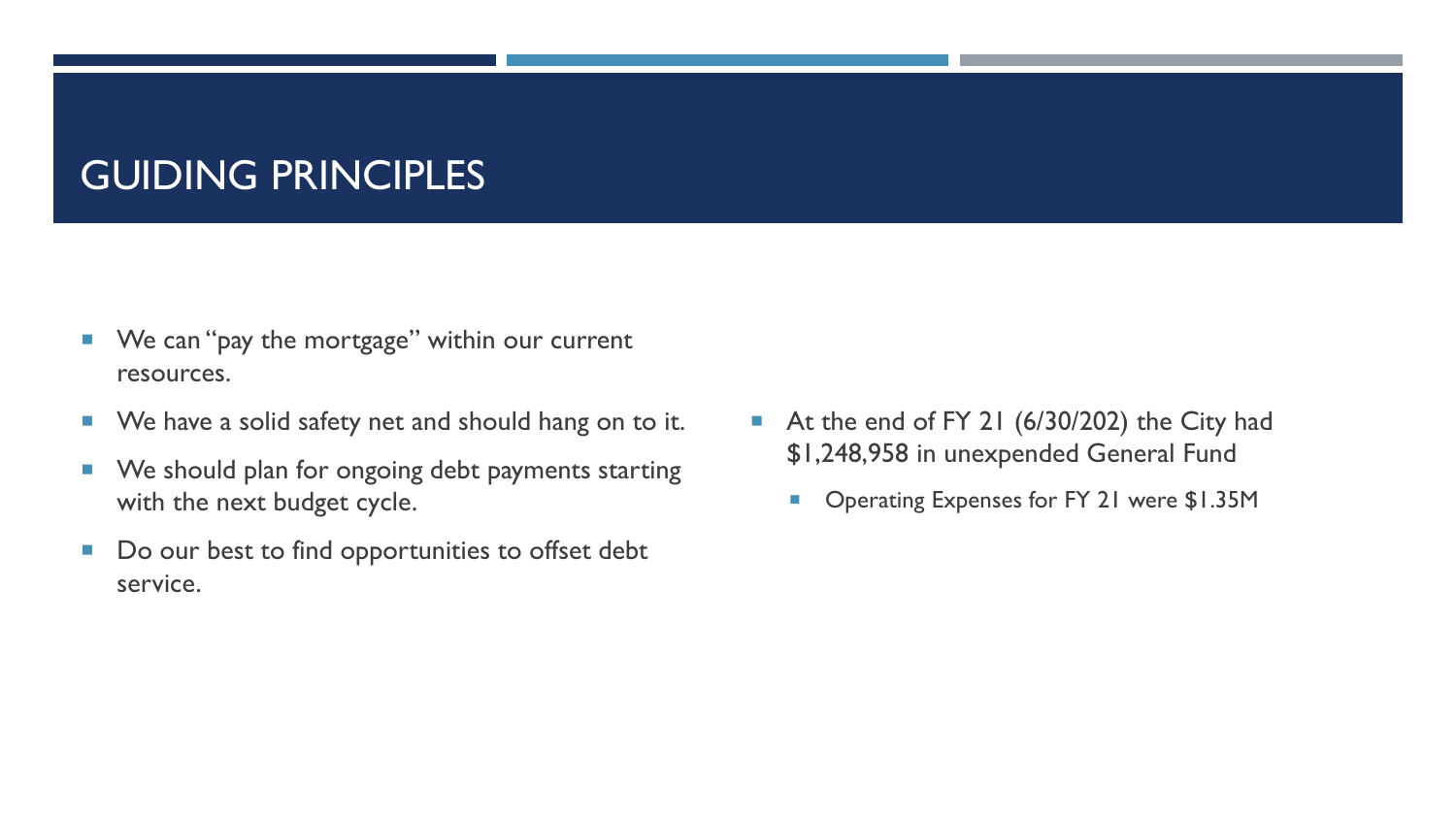#### EXCESS OF REVENUE OVER EXPENSES FY 2007- FY 2021

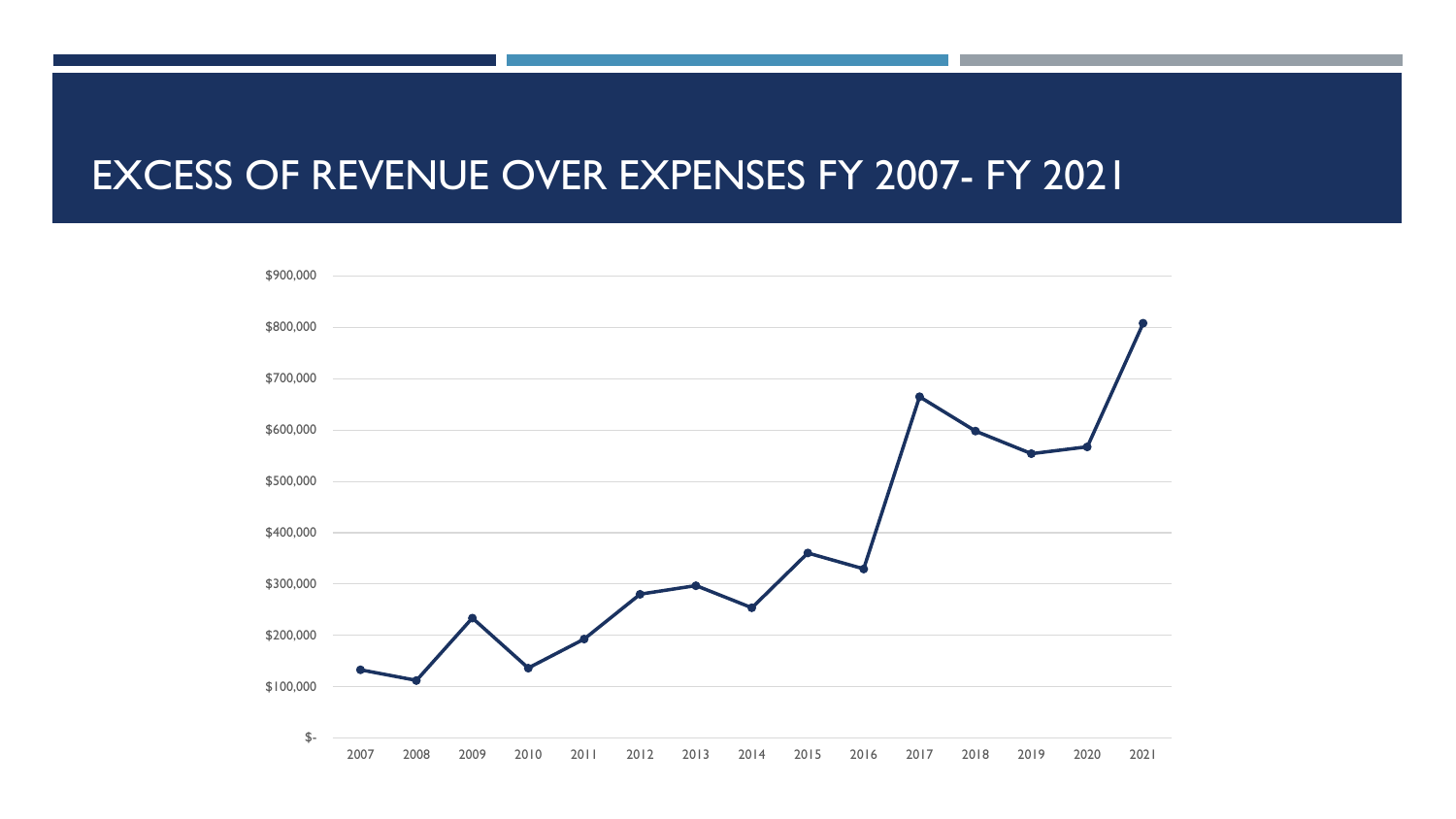#### EXCESS OF REVENUE OVER EXPENSES FY 2007- FY 2021

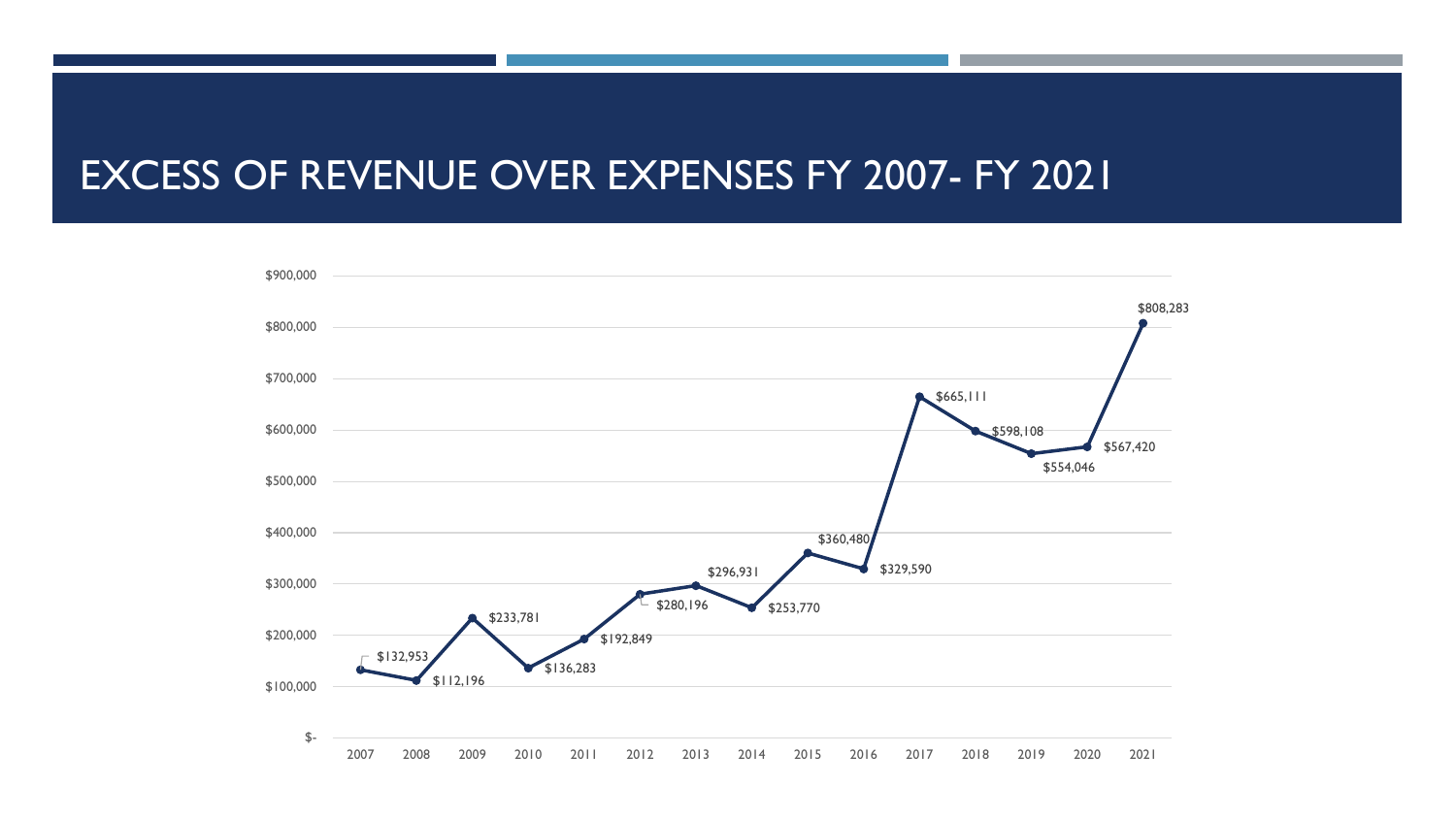#### AVERAGE - EXCESS OF REVENUES OVER EXPENDITURES

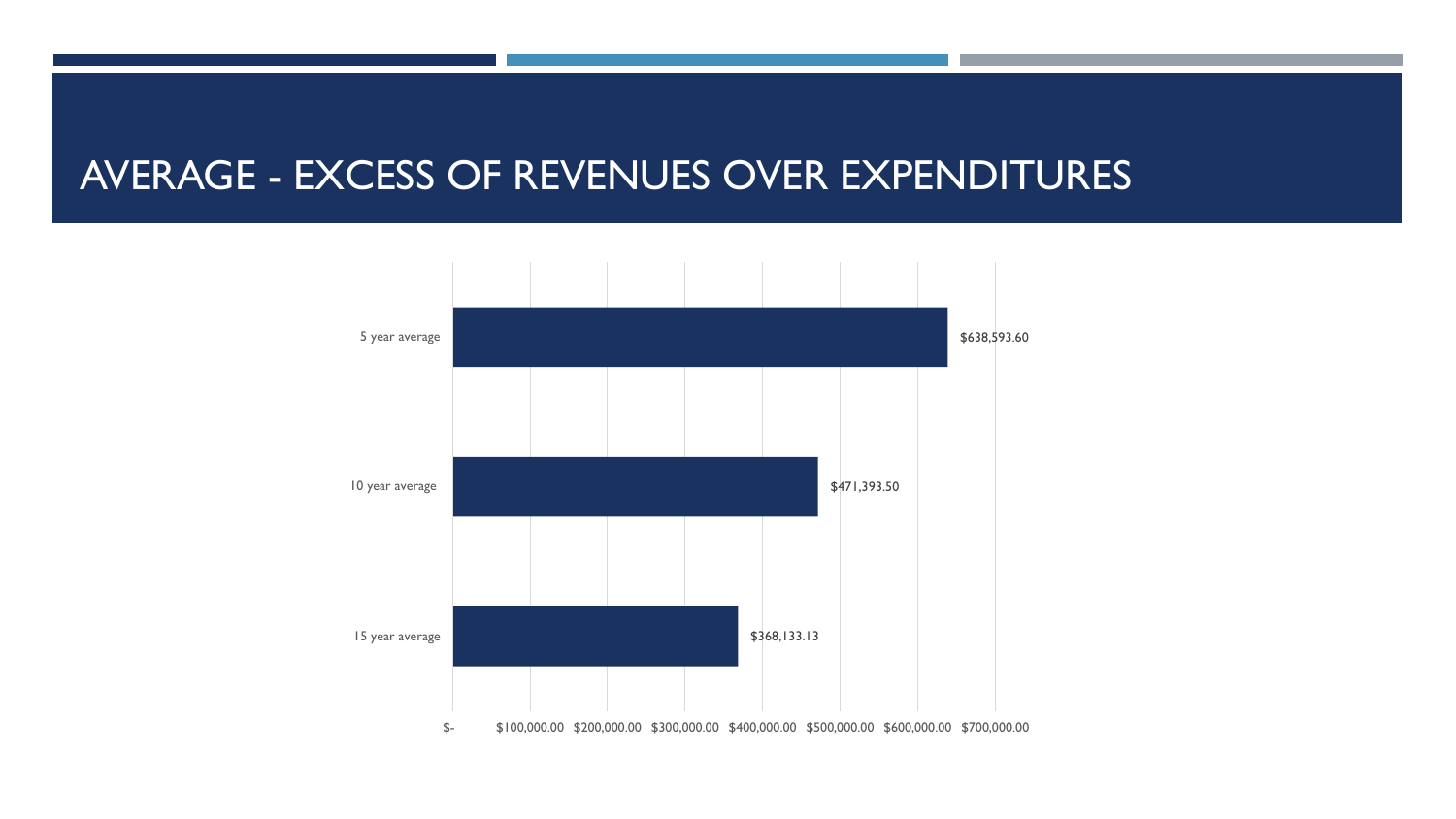### TRANSFERS

|                                    | <b>FY 19</b>          |         | <b>FY 20</b>              |         | $FY$ 21                 |         | <b>FY 22</b>              |         |
|------------------------------------|-----------------------|---------|---------------------------|---------|-------------------------|---------|---------------------------|---------|
|                                    |                       |         |                           |         |                         |         |                           |         |
| Road Fund                          | $\boldsymbol{\theta}$ | 250,000 | $\boldsymbol{\mathsf{S}}$ | 486,200 | $\mathbf{\mathfrak{p}}$ | 100,000 | $\mathfrak{P}$            | 130,000 |
| <b>Public Safety Equiptment</b>    |                       |         |                           |         |                         |         |                           |         |
| <b>Reserve Fund</b>                | \$                    | 26,200  | $\mathbf 3$               |         | $-5$                    | 26,200  | $\mathfrak{F}$            | 26,200  |
|                                    |                       |         |                           |         |                         |         |                           |         |
| <b>City Hall Expansion Fund</b>    | \$                    | 260,000 |                           |         | $\boldsymbol{\theta}$   | 100,000 | $\mathfrak{P}$            | 155,400 |
|                                    |                       |         |                           |         |                         |         |                           |         |
| <b>Storm Drain Facilities Fund</b> | $\boldsymbol{\theta}$ | 100,000 | $\boldsymbol{\mathsf{S}}$ | 60,000  | $\mathbf{S}$            | 60,000  | $\boldsymbol{\mathsf{S}}$ | 75,000  |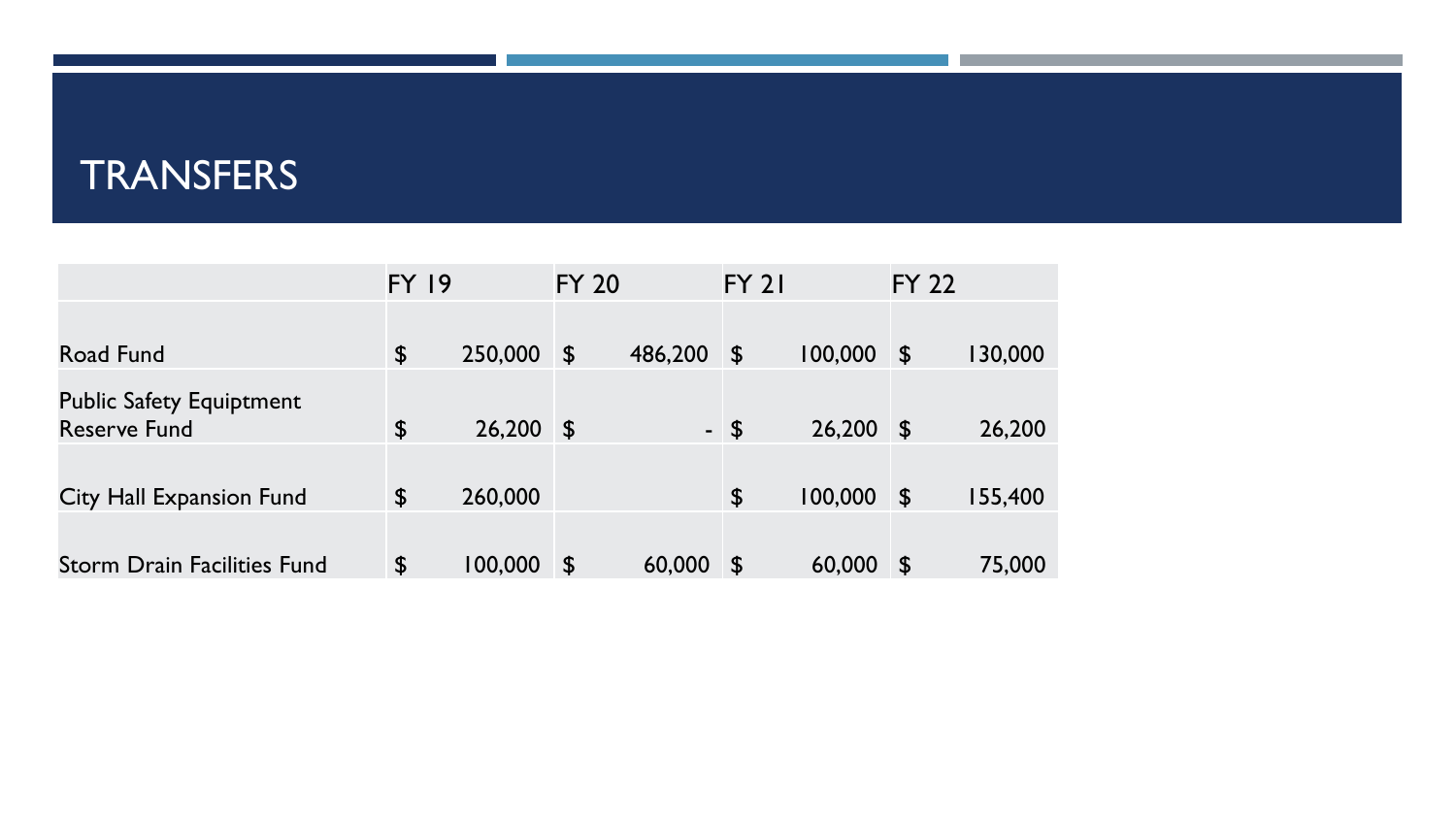#### **TRANSFERS**

|                                    | <b>FY 19</b>          |         | <b>FY 20</b>              |         | <b>FY 21</b>          |         | <b>FY 22</b>           |         |
|------------------------------------|-----------------------|---------|---------------------------|---------|-----------------------|---------|------------------------|---------|
|                                    |                       |         |                           |         |                       |         |                        |         |
| Road Fund                          | \$                    | 250,000 | $\boldsymbol{\mathsf{S}}$ | 486,200 | $\mathbf{r}$          | 100,000 | $\mathfrak{P}$         | 130,000 |
| <b>Public Safety Equiptment</b>    |                       |         |                           |         |                       |         |                        |         |
| <b>Reserve Fund</b>                | $\boldsymbol{\theta}$ | 26,200  | $\mathbf{r}$              |         | $-5$                  | 26,200  | $\mathbf 3$            | 26,200  |
|                                    |                       |         |                           |         |                       |         |                        |         |
| <b>City Hall Expansion Fund</b>    | \$                    | 260,000 |                           |         | $\boldsymbol{\theta}$ | 100,000 | $\mathbf{r}$           | 155,400 |
|                                    |                       |         |                           |         |                       |         |                        |         |
| <b>Storm Drain Facilities Fund</b> | $\boldsymbol{\theta}$ | 100,000 | $\boldsymbol{\mathsf{S}}$ | 60,000  | $\mathbf{r}$          | 60,000  | $\mathbf{\mathcal{F}}$ | 75,000  |



The general fund has subsidized infrastructure for decades as SDCs have been either nonexistent (transportation) or extremely low (storm drain SDC is \$174 per unit) parks are \$60 per unit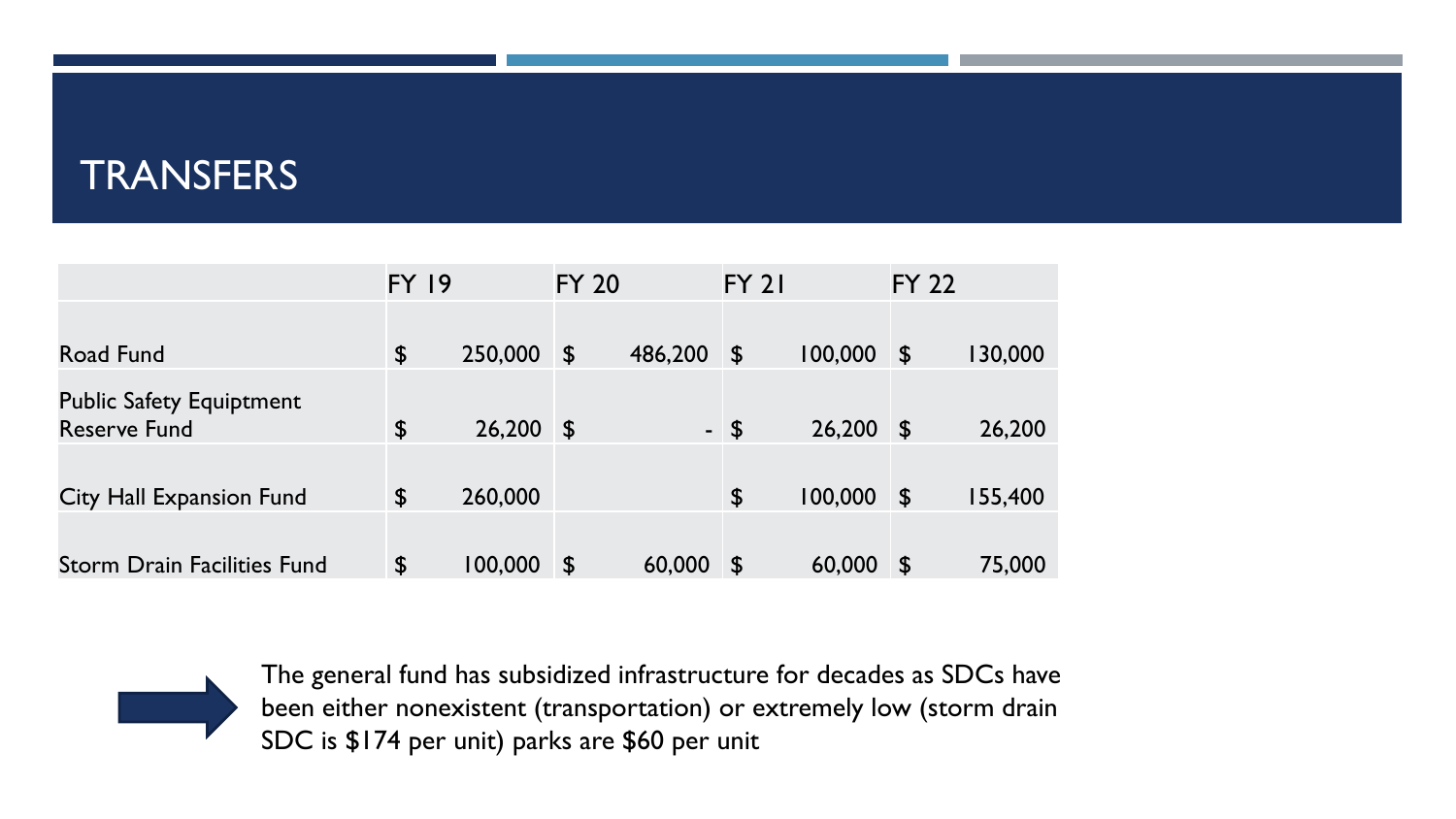#### **TRANSFERS**

|                                    | <b>FY 19</b>          |         | <b>FY 20</b>              |         | $FY$ 21                 |         | <b>FY 22</b>   |         |
|------------------------------------|-----------------------|---------|---------------------------|---------|-------------------------|---------|----------------|---------|
|                                    |                       |         |                           |         |                         |         |                |         |
| Road Fund                          | $\boldsymbol{\theta}$ | 250,000 | $\boldsymbol{\mathsf{S}}$ | 486,200 | $\mathbf{\mathfrak{p}}$ | 100,000 | $\mathfrak{P}$ | 130,000 |
| <b>Public Safety Equiptment</b>    |                       |         |                           |         |                         |         |                |         |
| <b>Reserve Fund</b>                | $\boldsymbol{\theta}$ | 26,200  | $\mathbf 3$               |         | $-5$                    | 26,200  | $\mathbf 3$    | 26,200  |
| <b>City Hall Expansion Fund</b>    | \$                    | 260,000 |                           |         | $\boldsymbol{\theta}$   | 100,000 | $\mathbf 3$    | 155,400 |
|                                    |                       |         |                           |         |                         |         |                |         |
|                                    |                       |         |                           |         |                         |         |                |         |
| <b>Storm Drain Facilities Fund</b> | $\boldsymbol{\theta}$ | 100,000 | $\boldsymbol{\mathsf{S}}$ | 60,000  | $\mathbf{S}$            | 60,000  | $\mathbf 3$    | 75,000  |



The \$155,400 transfer into the City Hall Fund is to pay off the debt service for Underhill Plaza which will be paid off in 2027 (Q2 of FY 2028)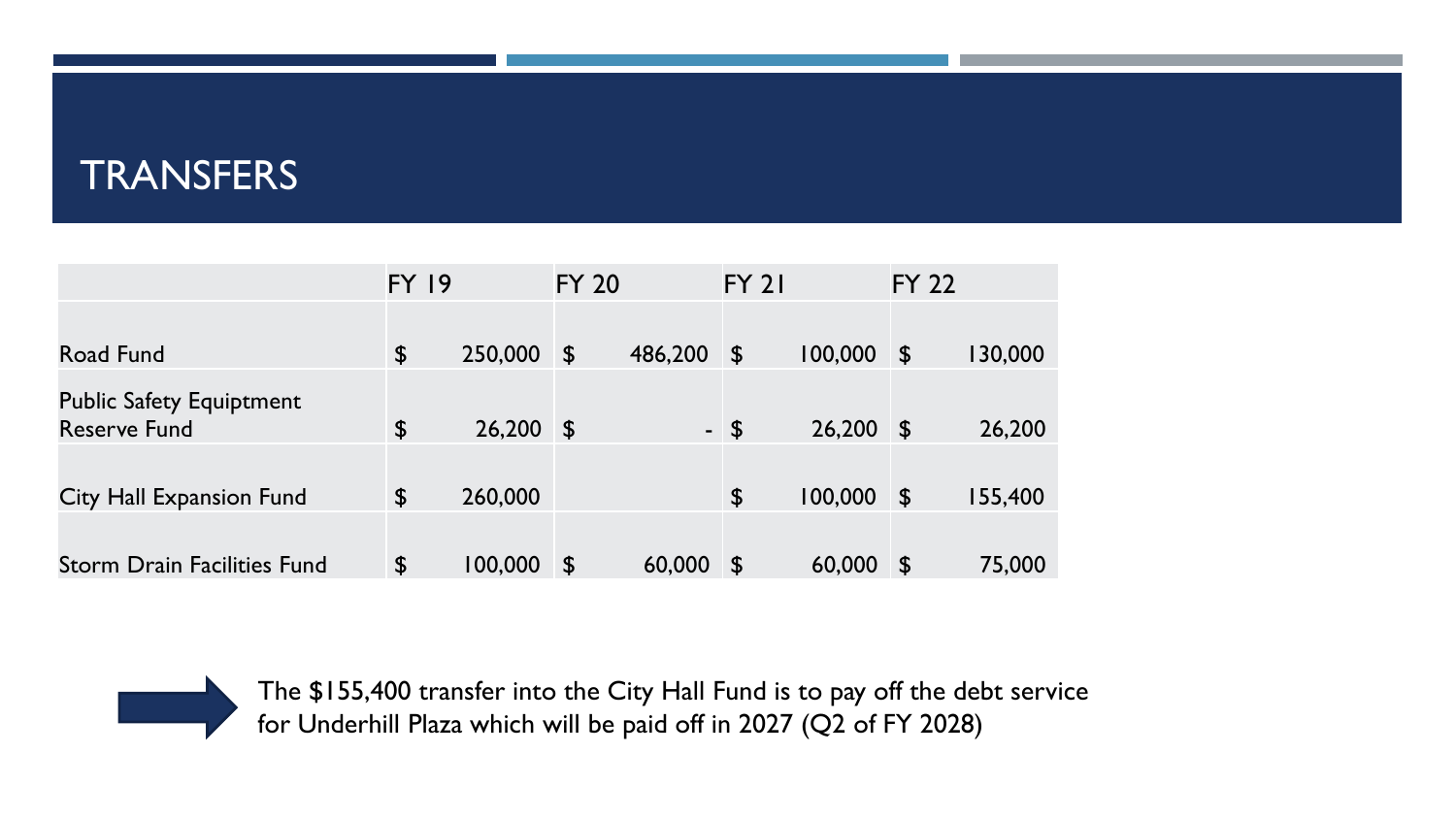# WE NEED TO ACT

- $\blacksquare$  Evident we need to find additional resources for infrastructure maintenance and system development
- **The development of new funding mechanisms for** infrastructure and building a city hall are not mutually exclusive.
- We need to do BOTH.
- We have been out of space for almost 30 years.
- We have also charged the same for parks and storm SDCs since 1996.
- **If the to address BOTH.**